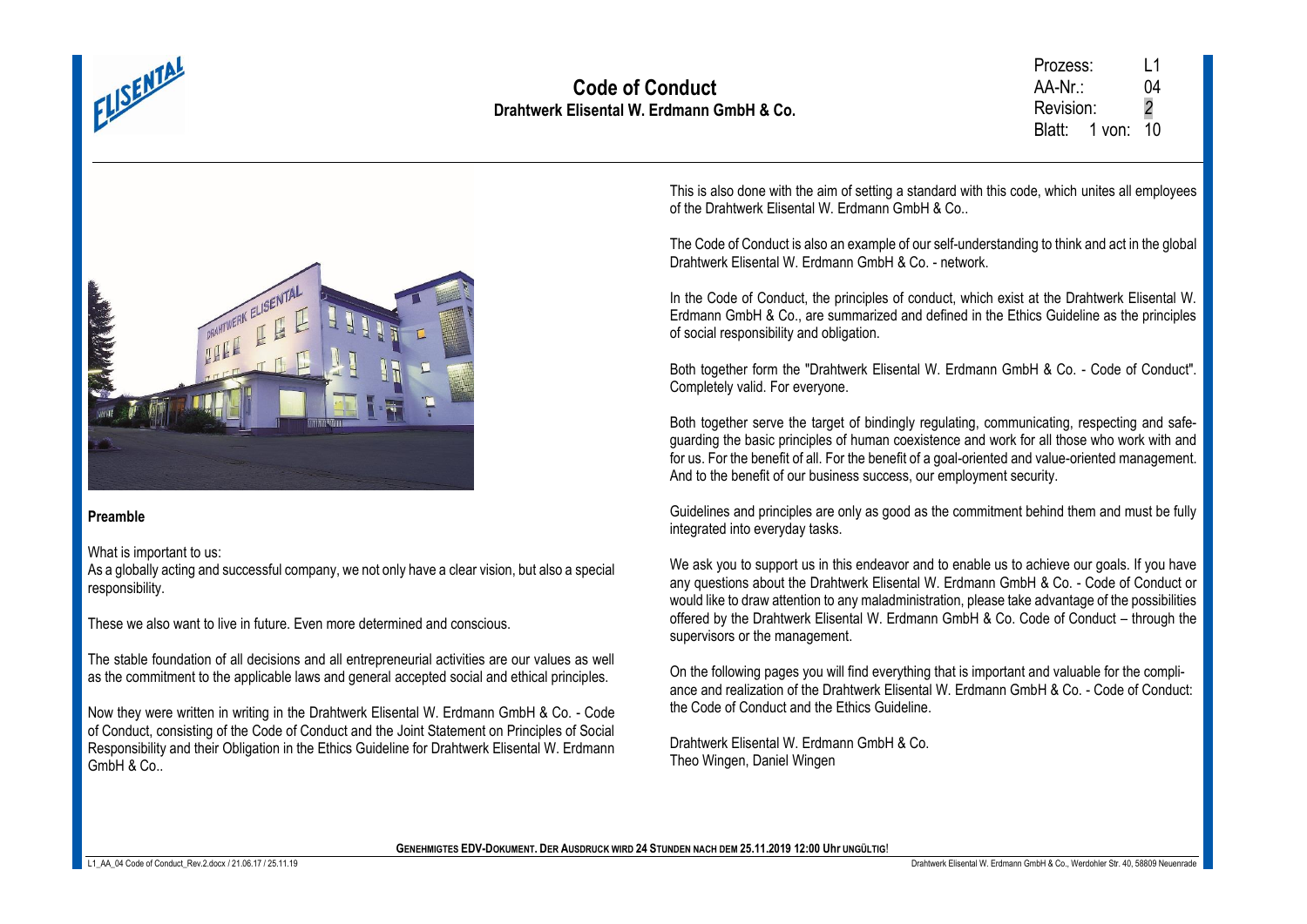

Prozess: L1<br>AA-Nr.: 04 AA-Nr.: Revision: *2* Blatt: 2 von: 10

# **Contents**

|           | <b>Code of Conduct</b>                                    | <b>Code of Conduct</b>                                                                                                                                                                                                                                                              |
|-----------|-----------------------------------------------------------|-------------------------------------------------------------------------------------------------------------------------------------------------------------------------------------------------------------------------------------------------------------------------------------|
|           | Preamble                                                  | Preamble                                                                                                                                                                                                                                                                            |
|           | <b>Basic Rules of Conduct</b>                             | This Code of Conduct as well as the principles of social responsibility and commitment are an                                                                                                                                                                                       |
| Ш.        | Our Relationship with Business Partners and third Parties | expression of the self-understanding of the Drahtwerk Elisental W. Erdmann GmbH & Co. and<br>the foundation for all internal and external actions of the company and its employees.                                                                                                 |
| III.      | Avoidance of Conflicts of Interest                        | The Drahtwerk Elisental W. Erdmann GmbH & Co. is aware of its responsibility as an interna-                                                                                                                                                                                         |
| IV.       | Safeguarding of Company property, No Private Usage        | tional and multicultural acting company and the associated social responsibility.                                                                                                                                                                                                   |
| V.        | Handling Information                                      | The success factors of Drahtwerk Elisental W. Erdmann GmbH & Co. are:                                                                                                                                                                                                               |
| VI.       | Environment, Safety and Health                            | Internal and external customer orientation,<br>$\blacksquare$                                                                                                                                                                                                                       |
| VII.      | Internal Organisation, Guideline Implementation           | Implement legal and regulatory requirements,<br>$\blacksquare$<br>Cross-sectoral thinking and action,<br>Target and result orientation,<br>$\blacksquare$                                                                                                                           |
| VIII.     | <b>Complaints and Comments</b>                            | motivation and performance orientation as well as<br>constant improvement and promotion.                                                                                                                                                                                            |
| $\bullet$ | <b>Ethics Guideline</b><br>Preamble                       | This Code of Conduct is a binding guideline for all employees and companies of the Drahtwerk<br>Elisental W. Erdmann GmbH & Co., worldwide, including the members of the management and                                                                                             |
|           | Targets                                                   | the shareholders, the executives, the employees, and all representatives of the operational<br>Drahtwerk Elisental W. Erdmann GmbH & Co. such as consultants, agents and self-employed<br>entrepreneurs, as well as those employed by the employees in the same function (eg tempo- |
| ΙΙ.       | Implementation Principles                                 | rary workers), and the supplier of the Drahtwerk Elisental W. Erdmann GmbH & Co                                                                                                                                                                                                     |
| III.      | <b>Escalation policy</b>                                  |                                                                                                                                                                                                                                                                                     |
| IV.       | <b>Final clauses</b>                                      |                                                                                                                                                                                                                                                                                     |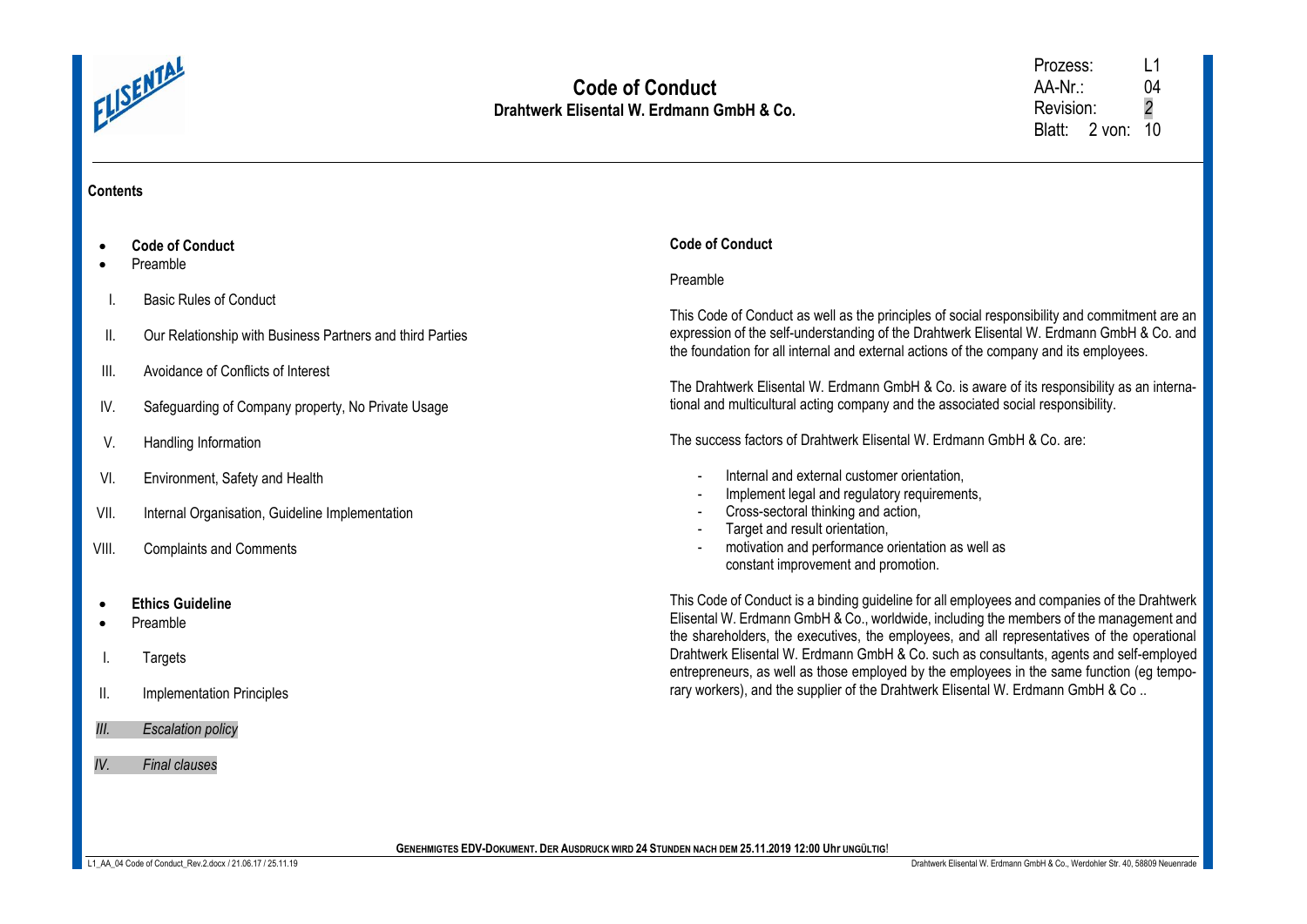

This Code of Conduct applies to all associated companies in the Drahtwerk Elisental W. Erdmann GmbH & Co.. If international law is contrary to this Code of Conduct, national law shall apply. Should a local commercial usage or local habit conflict with a regulation of the Code of Conduct, the Code of Conduct should be followed.

Each employee is required to act according to this Code of Conduct. Violations of these principles are not tolerated by Drahtwerk Elisental W. Erdmann GmbH & Co. In case of doubt, the employees are trusting to their supervisor or the responsible management, who will treat the exchange as confidential.

The Drahtwerk Elisental W. Erdmann GmbH & Co. provides the Code of Conduct as a guide to the employees in order to recognize and deal with ethical and legal questions which may arise in connection with the activities for the Drahtwerk Elisental W. Erdmann GmbH & Co..

The Drahtwerk Elisental W. Erdmann GmbH & Co. reserves the right to adjust or revise this Code of Conduct at any time. Each member of the Management Board, each manager, each employee, and other representatives of the Drahtwerk Elisental W. Erdmann GmbH & Co. are responsible for familiarizing themselves with the content of this Code of Conduct.

The Code of Conduct does not explicitly mention all the directives and regulations that are applicable in the Drahtwerk Elisental W. Erdmann GmbH & Co., which continue to apply additional to this Code of Conduct.

**I. Basic Rules of Conduct**

**1.1 Adherence to laws** 

The Drahtwerk Elisental W. Erdmann GmbH & Co. expressly complies with laws, statutes, as well as concluded contracts and expects the same from its business partners.

Each employee must comply with all applicable laws and regulations of the respective legal systems. Violations of the law, agreements or the Code of Conduct are not tolerated and may lead to labor sanctions.

## **1.2 Respectful conduct**

The diversity of the people as well as a valued basic attitude and way of dealing with each other are the basis of the success of the Drahtwerk Elisental W. Erdmann GmbH & Co..

The Drahtwerk Elisental W. Erdmann GmbH & Co. acknowledges and appreciates the personal and individual differences of all employees.

The Drahtwerk Elisental W. Erdmann GmbH & Co. strives to provide all employees with ambitious, meaningful and satisfying opportunities for personal and professional development.

All kinds of discrimination, sexual harassment, bullying or verbal abuse are not tolerated.

Interactions between each others are open and honest, characterized by respect, recognition and responsibility.

These principles apply both to internal cooperation as well as the cooperation with external partners.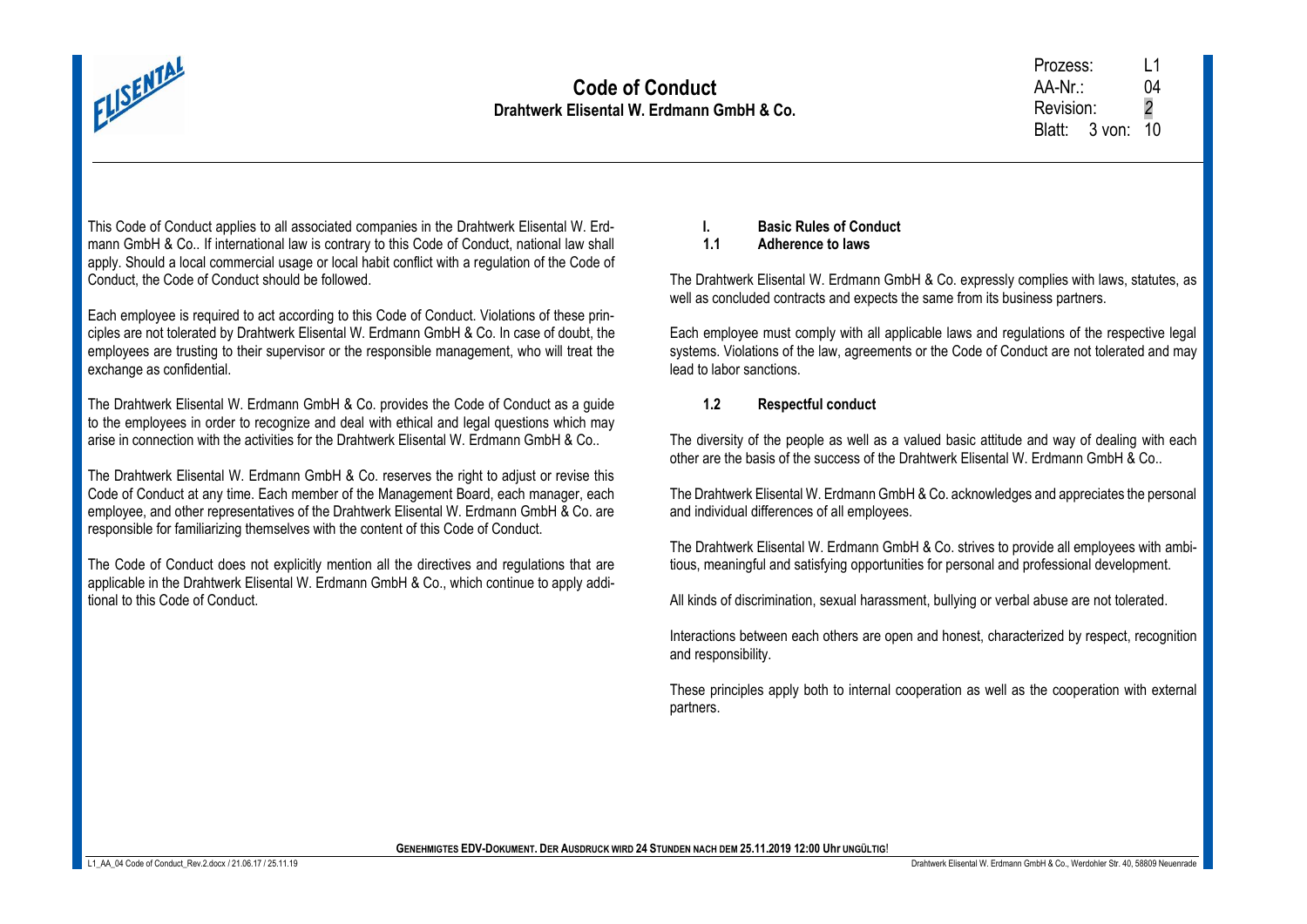

# **1.3 Management, Responsibility, Supervision, and Integrity of the Company**

Executives bear a special responsibility. It is their task to consciously live the success factors and to promote them accordingly among their employees.

The executives ensure the success of the Drahtwerk Elisental W. Erdmann GmbH & Co., take their special responsibility and live the success factors by actively promoting the awareness of customer orientation in their employees, always placing the interests of the Drahtwerk Elisental W. Erdmann GmbH & Co. above the interests of their own department, actively seeking and improving cooperation with other departments, and constantly developing their own department according to the company strategy.

They will strive the company's targets and success in a competent, offensively and consistently manner, inform their employees in time regarding all important issues in a comprehensive way, clearly and transparently delegate tasks, competencies, and responsibility, reinforce the identification with and loyalty to the company, develop and live an honest and open interaction among team members, regularly evaluate their employees in a fair manner, and challenge and assist each and every one of them as their coach.

Each executive will competently execute their organizational and supervisory duties and will be responsible for any legal violation occurring in their respective area of responsibility that could have been prevented or hindered by proper supervision. This also applies to the delegation of individual tasks.

The management principles, which have been prepared by management and the first management level, are bindingly observed and implemented at all management levels.

# **II. Our Relationship with Business Partners and Third Parties**

**2.1 Compliance with the legal requirements of Competition Laws**

Stable business cooperation for the benefit of all can only be achieved with fair competition and strict adherence to the legal system.

Each employee is obliged to observe and comply with the national and international rules of fair competition and not to take any action that violates the cartel law. In particular, employees must not talk to competitors about prices or capacities.

The distribution of customers, territories or production programs is just as inadmissible as the submission of bids for tenders or the consultation with competitors about prices or a competition waiver.

## **2.2 Offering and Granting of Advantages**

The Drahtwerk Elisental W. Erdmann GmbH & Co. convinces through the performance, quality, price and suitability of the offered products and services.

No employee may offer, promise, grant or approve any unauthorized benefits, directly or indirectly, to others in connection with the business activity, either in the form of money gifts or other services. (Kind)

Promotional gifts should be designed in such a way that their acceptance does not bring the recipient into some kind of obliging dependency. In case of doubt, the recipient is requested to have his / her supervisor approved in writing in advance.

The granting of ordinary occasional gifts of low value also requires the prior consent of the respective supervisor. In cases of doubt, the authorization of the responsible management is to be obtained.

**GENEHMIGTES EDV-DOKUMENT. DER AUSDRUCK WIRD 24 STUNDEN NACH DEM 25.11.2019 12:00 Uhr UNGÜLTIG**!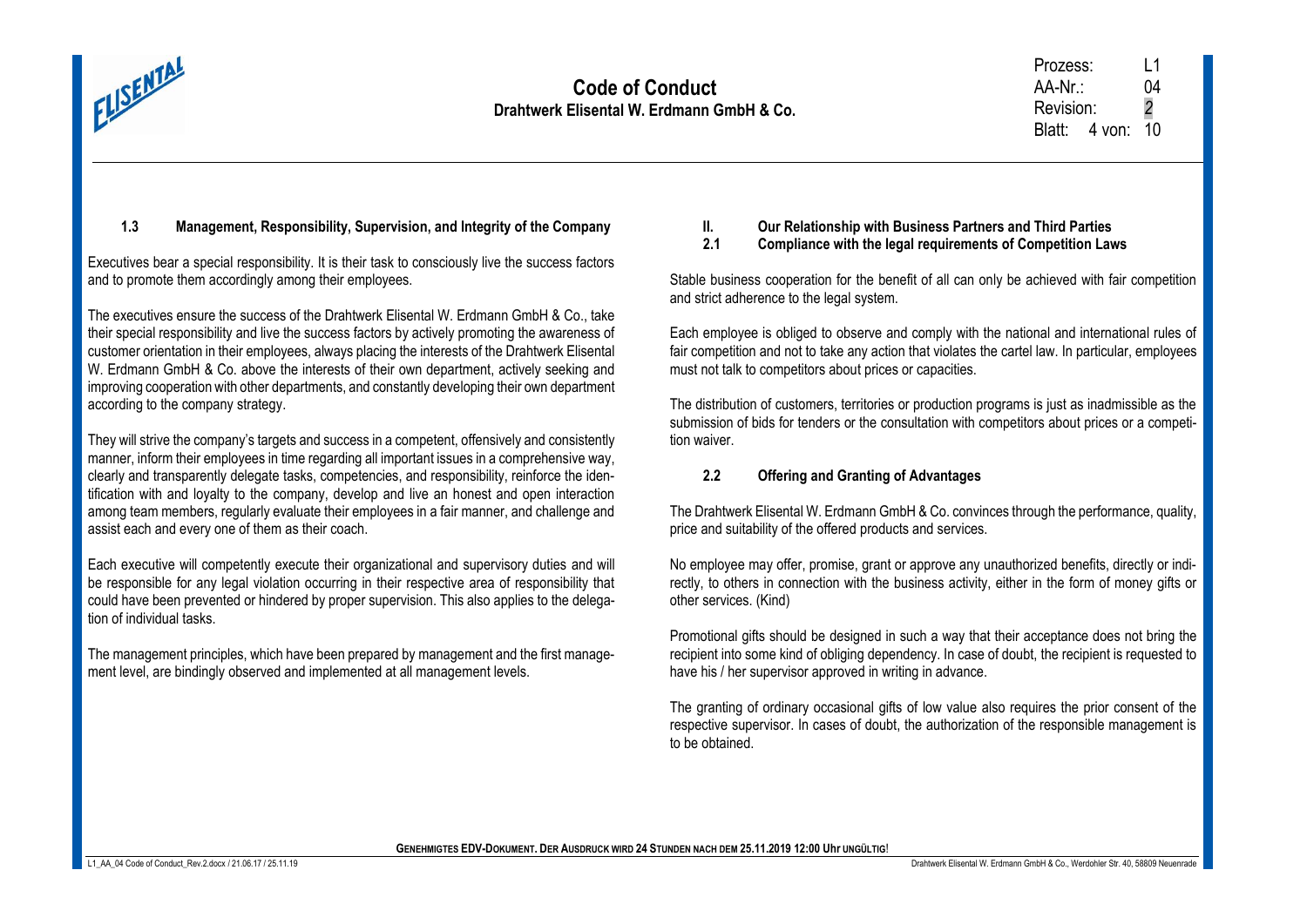

## There are no gifts to be given to authorities and other officials.

Collaboration with authorized consultants, intermediaries or agents shall be based solely on contracts that ensure that they do not offer or provide unauthorized benefits and comply with local law and the requirements of the Code of Conduct.

## **2.3 Requesting and Accepting of Advantages**

No employee may use his / her position to request benefits or let them be promised or accepted by him- / herself or a third party. They are permitted to accept customary occasional gifts of low value. If there are any uncertainties regarding gifts of a higher value, the respective employee must inform his supervisor of the offer made to him.

#### **2.4 Invitations**

The discussion and acceptance of invitations to events or business events (of small value) presupposes that they take place voluntarily, serve a legitimate business purpose and take place within the framework of ordinary cooperation.

In case of doubt, the approval of the supervisor must be obtained.

#### **2.5 Donations**

The management will decide on the award of donations.

### **2.6 Money Laundering**

The Drahtwerk Elisental W. Erdmann GmbH & Co. supports all the necessary measures to prevent money laundering activities in their domain of influence, i.e. channelling illegally obtained money into the legal financial cycle with the aim of concealing the true origin.

## **2.7 Embargo and Export Control**

The Drahtwerk Elisental W. Erdmann GmbH & Co. is committed to ensuring that its business activities never violate international embargo and export control laws established within or applied by the countries where it operates.

In cases where embargo legislation differ from one another, legal advice must be obtained and the issue then submitted to the general management of the company.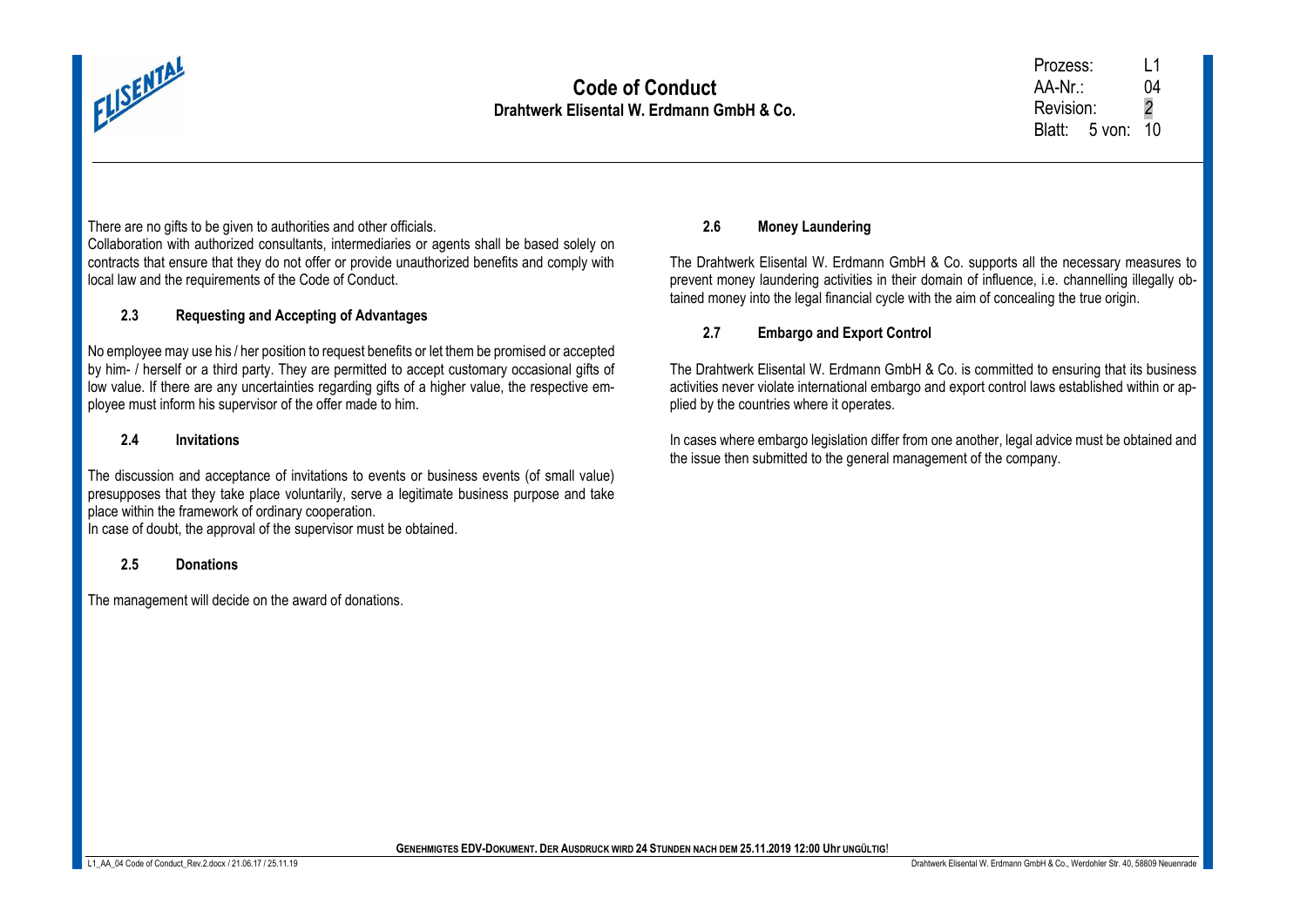

## **III. Avoidance of Conflicts of Interest**

The Drahtwerk Elisental W. Erdmann GmbH & Co. does its utmost to prevent its employees from being exposed to conflicts of interest or loyalty within the context of their business activities.

However, situations of conflict of interest between employees or persons close to them (family members) and the company may appear. In order to prevent such conflicts, the Code of Conduct establishes procedural principles to balance an employee's right to privacy and the interest of the company.

For this reason, employees will report any situation that may affect their professional objectivity and independence, such as secondary jobs and participations in the ventures of business partners or competitors.

These potential conflicts of interest will be examined by Drahtwerk Elisental W. Erdmann GmbH & Co.. There is not a compulsory disclosure requirement for purchases of exchangetraded assets or pure assets.

## **IV. Safeguarding of Company Property, No Private Usage**

The Equipment and operating resources provided by Drahtwerk Elisental W. Erdmann GmbH & Co. are treated economically, appropriately and carefully.

Private use is excluded unless explicitly permitted in individual cases.

In case of doubt, the employee will ask his supervisor to do so.

### **V. Handling Information 5.1**

The basis for a trustworthy and effective cooperation is the truthful and correct reporting within the framework of internal and external communication.

Press releases may only be published with the prior consent of the management or by the management officer. The same applies to the transfer of company-internal information to third parties.

For the competitiveness of the Drahtwerk Elisental W. Erdmann GmbH & Co. it is imperative that internal matters, sensitive and protective information are treated confidentially.

The obligation to maintain secrecy also applies after termination of the employment relationship. The Drahtwerk Elisental W. Erdmann GmbH & Co. takes into account the obligations with third parties to maintain confidentiality.

# **5.2**

The Drahtwerk Elisental W. Erdmann GmbH & Co. is aware of the importance of information security for the company as well as for the individual employee and ensures effective protection through information security and data protection. Personal data are collected, processed or used only to the extent necessary for clearly defined purposes. Protection against unauthorized access to personal data and company data must be ensured.

The use of data must be transparent to the individual concerned, as well as the rights of information and correction as well as to objection, blocking and deletion.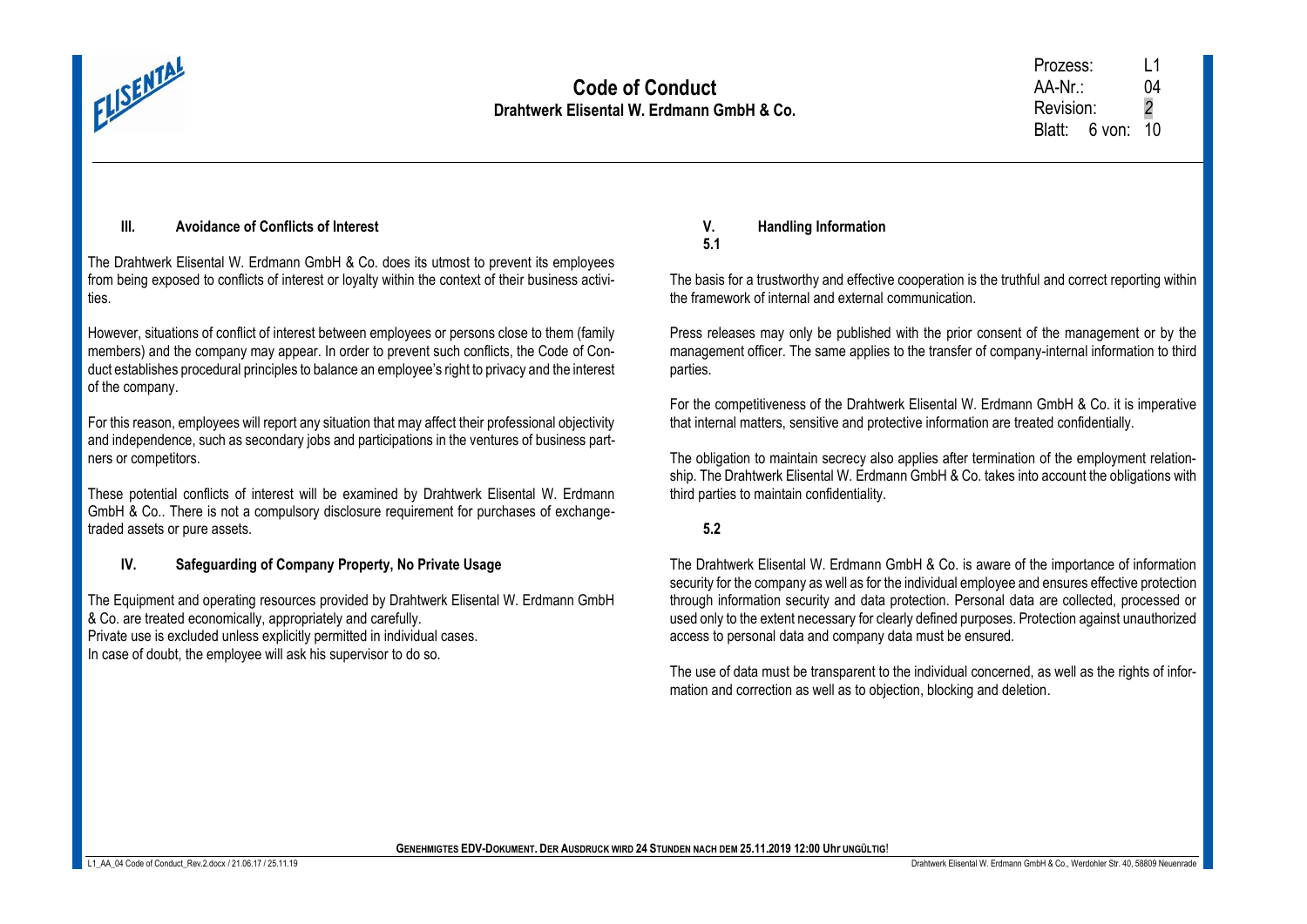

**VI. Environment, Safety, and Health**

Environmental and resource protection as well as the prevention of waste and the recovery of valuable substances are a priority both within the framework of product creation, as well as during planning and production. The Drahtwerk Elisental W. Erdmann GmbH & Co. complies with the relevant environmental protection requirements. Malpractices are immediately removed.

# **6.2**

The holistic implementation of occupational health and safety has a high priority. The Drahtwerk Elisental W. Erdmann GmbH & Co. is aware of the responsibility towards the employees and ensures the prevention of accidents, as the employees in the daily work ensure a safe and healthy work environment. Within the framework of internal processes, compliance with the legal requirements and the establishment as well as maintenance of a safe working environment are guaranteed.

Any maladministration will be stopped immediately.

#### **VII. Internal Organization, Guideline Implementation 7.1**

The application of the dual control principle, the separation of incompatible activities (separation of functions) and the strict specification for a complete documentation are components of the internal organization of the Drahtwerk Elisental W. Erdmann GmbH & Co. in order to avoid irregularities, especially in procurement and supply. Where appropriate and reasonable, alternative offers are collected. The financial sheets, balance sheets and other reports and records are duly drawn up and adequately reflect the transactions and financial circumstances, in accordance with the generally recognized accounting principles, which are recognized by Drahtwerk Elisental W. Erdmann GmbH & Co.. No accounts and / or books are kept outside the accounts.

# **7.2**

All employees are regularly informed regarding the content, meaning and purpose of the Code of Conduct.

# **7.3**

Compliance is, first and foremost, the individual responsibility of every employee. Every manager, executive and employee of the company has the personal responsibility to know and understand the Code of Conduct and the other policies of the company relevant to his or her job or position. Executives and employees who do not fulfill this responsibility or which violate the provisions of the Directive must be subject to disciplinary action and, where appropriate, legal consequences.

## **VIII. Complaints and Comments**

In the event of questions or comments on the Code of Conduct or uncertainties regarding its application and interpretation, the employees should contact their supervisor, who then, after consultation with the management and, if necessary, legal support, makes a clarification. In the case of complaints or indications of a possible breach of the Code of Conduct, every employee should contact the supervisor by telephone, in writing or by e-mail, or the management of the Drahtwerk Elisental W. Erdmann GmbH & Co. who will treat this matter confidentially, if requested to do so. Employees who report a possible offense or the violation of the Code of Conduct in good faith have no reason to fear any disadvantages.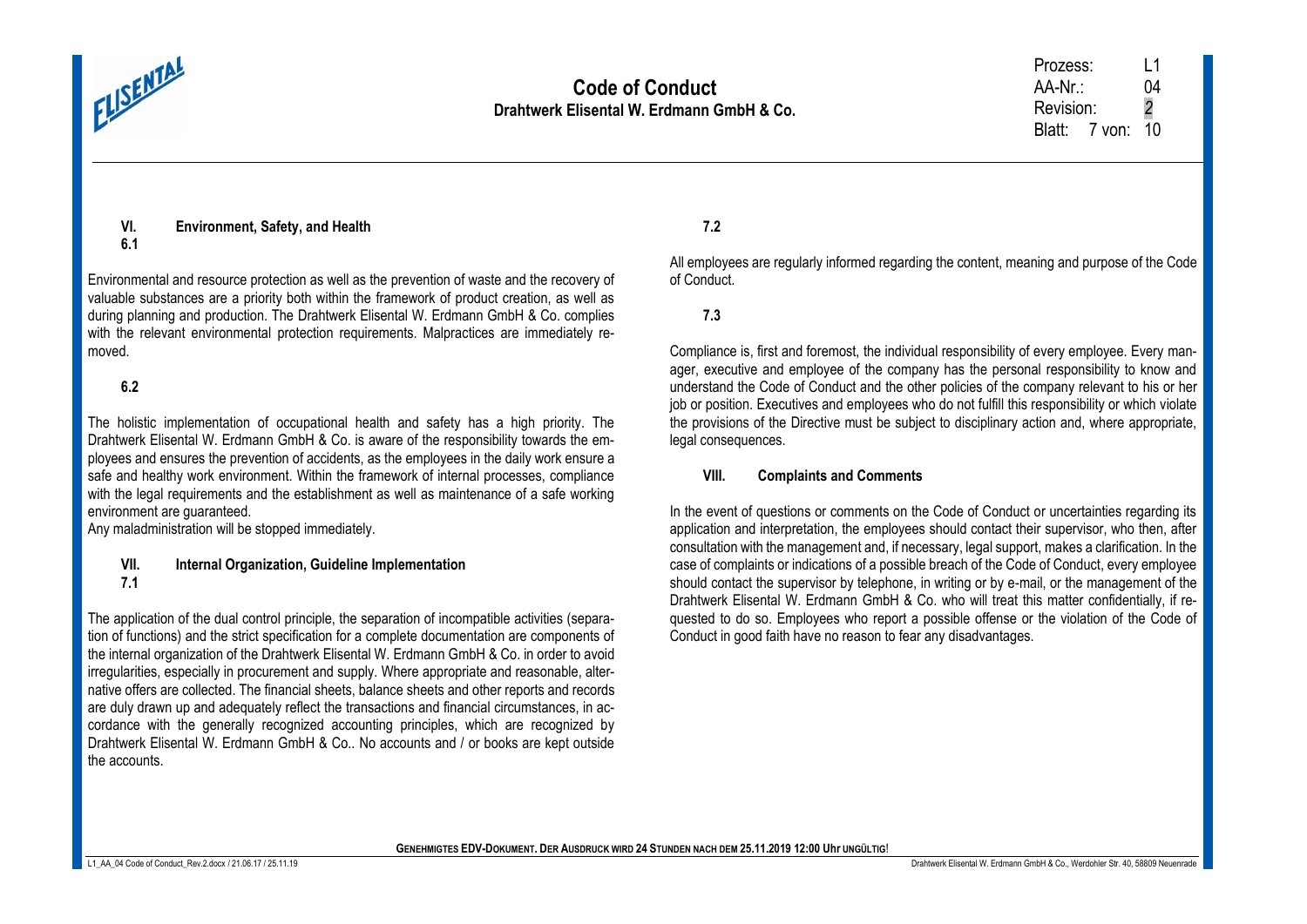

### **Ethics Guideline**

Joint Declaration on Principles of Social Responsibility and Obligation of the Drahtwerk Elisental W. Erdmann GmbH & Co..

### **Preamble**

The advancing globalization of commodity and capital markets allows transnational companies to create global production and distribution networks. This global network also entails a social responsibility and commitment to respect the basic principles of human coexistence and work.

The company management is committed to this social responsibility of the Drahtwerk Elisental W. Erdmann GmbH & Co. as a globally active company.

On the basis of a target-oriented and value-oriented management, the chances for the company and employment success are used and possible risks are minimized. This is ultimately important for the international competitiveness and thus for the future security of the Drahtwerk Elisental W. Erdmann GmbH & Co. and its employees.

The company management is committed for the worldwide business of the Drahtwerk Elisental W. Erdmann GmbH & Co. to following objectives and implementing principles. The implementation is carried out taking account of the laws applicable in the various countries and locations as well as recognizing the different cultures.

**I. Targets**

The following basic targets and principles of implementation are inspired by the International Labour Organization's core labour standards and in addition to national legislations take account in particular of ILO Conventions No. 29, 87, 98, 100, 105, 111, 138 and 182.

The Drahtwerk Elisental W. Erdmann GmbH & Co. will comply with internationally recognized human rights.

## **1.1 Freedom of Choice for Employees**

The employment in the Drahtwerk Elisental W. Erdmann GmbH & Co. is freely chosen. Forced and compulsory labor (including debt or involuntary detention) as defined by ILO Conventions No. 29 and 105 is rejected.

#### **1.2 No Discrimination**

Equality of opportunity and equality of treatment, irrespective of ethnic origin, skin color, gender, religion, nationality, sexual orientation, social background or political attitude, as far as these are based on democratic principles and tolerance against different thinking people, are used in the Drahtwerk Elisental W. Erdmann GmbH & Co.

Employees are neither favored nor disadvantaged because of their membership in a trade union or company employee representation.

**1.3 No Child Labour**

On the basis of ILO Conventions No. 138 and 182, children must not be hindered in their development; their dignity is to be respected and their safety and health must not be impaired. The general guidelines on the minimum age for admission to employment are observed in the Drahtwerk Elisental W. Erdmann GmbH & Co..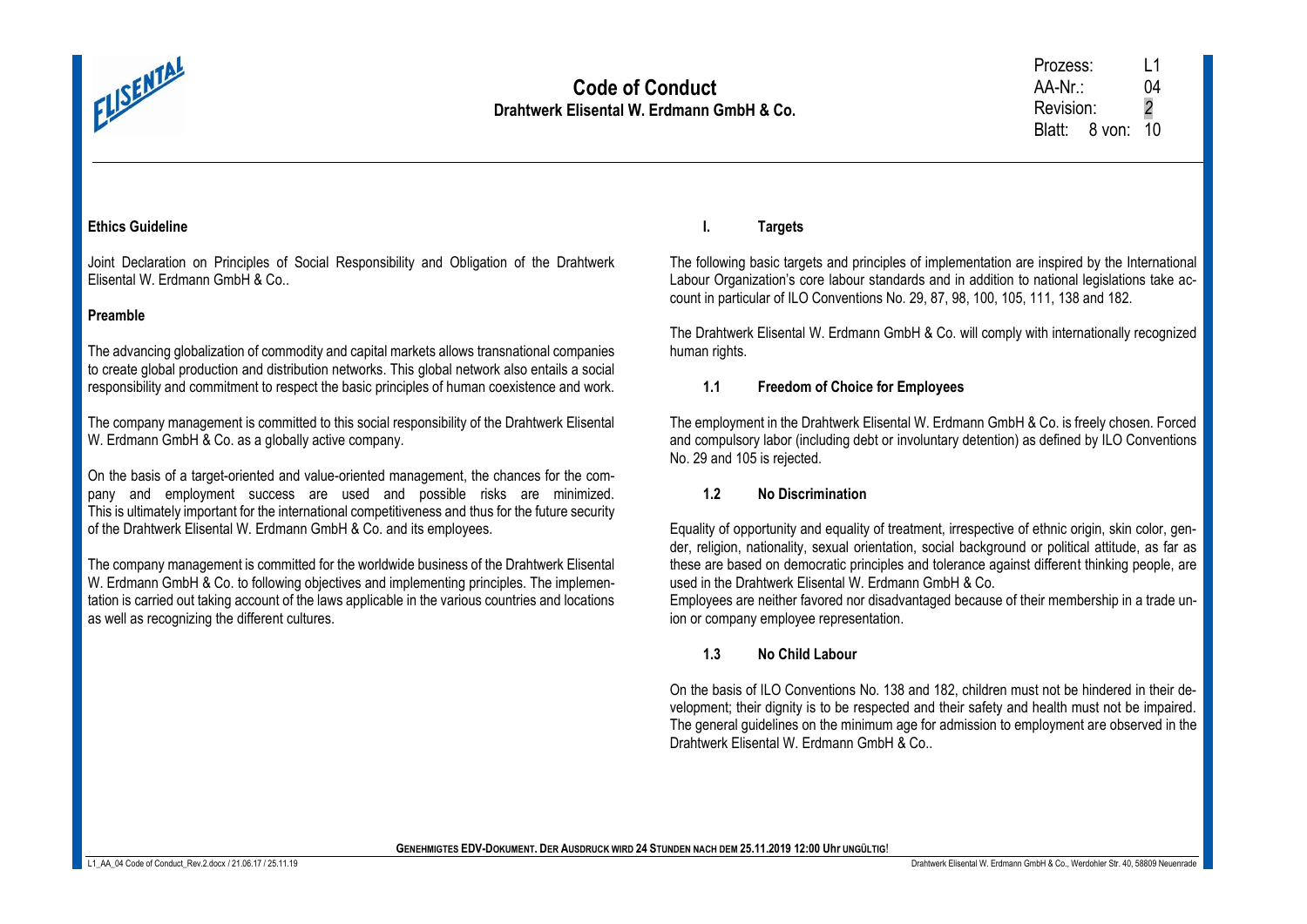

## **1.4 Freedom of Association**

The right of all employees to form collective employee representatives and to conduct collective bargaining to requiate working conditions is acknowledged.

The Drahtwerk Elisental W. Erdmann GmbH & Co. and the respective employee representatives work in a trusting and constructive manner. Even in the case of contentious disputes, the aim is to maintain sustainable cooperation in the long term.

### **1.5 Remuneration**

The remuneration in the Drahtwerk Elisental W. Erdmann GmbH & Co. respects the minimum legally guaranteed minimum rates, the minimum standards of the respective national economic areas and is oriented to the respective labor market, regardless of the gender difference.

## **1.6 Working Time**

In the Drahtwerk Elisental W. Erdmann GmbH & Co. are the respective national regulations and agreements on working hours and on regular paid holiday leave respected.

# **1.7 Occupational Health, Safety and Environmental Protection**

Occupational health, safety and environmental protection are an important feature of the corporate policy of the Drahtwerk Elisental W. Erdmann GmbH & Co..

In the Drahtwerk Elisental W. Erdmann GmbH & Co., occupational safety and health at work are ensured at least within national regulations. Health, workplace safety and the human right of working conditions are an important element of corporate policy.

A right to make proposals for the labor, health and environmental protection of the national workers' representatives is honored.

#### **1.8 Qualifications**

Employees of the Drahtwerk Elisental W. Erdmann GmbH & Co. are selected, hired and promoted on the basis of their job-related qualifications and skills.

A target oriented, continuous and demand-oriented qualification of the employees is supported in order to ensure a high performance level and high quality work.